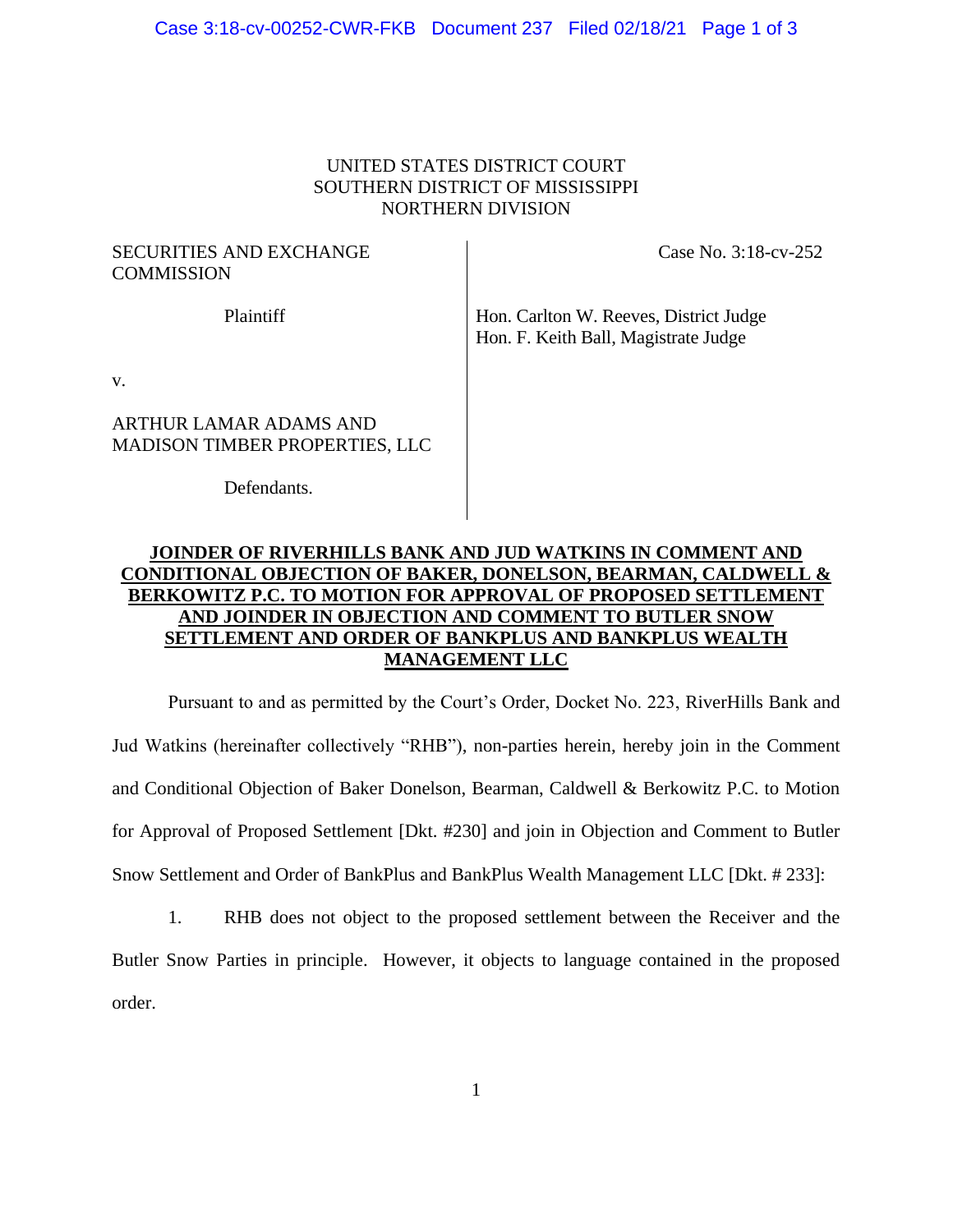#### Case 3:18-cv-00252-CWR-FKB Document 237 Filed 02/18/21 Page 2 of 3

2. For its objections to said order, RHB hereby joins in the Comment and Conditional objections filed by Baker, Donelson, Bearman, Caldwell & Berkowitz, PC [Dkt. #230]. The RHB entities are defendants in a related action styled *Mills v. Trustmark National Bank, et al.*; In the United States District Court for the Southern District of Mississippi, Northern Division; Civil Action No.: 3:19-cv-00941. RHB concurs with Baker Donelson's rationale for deleting paragraph 4 of the proposed order insofar as this argument pertains and/or applies to RHB.

3. RHB further concurs with Baker Donelson's proposed modifications to paragraph 13 of the proposed order. In other words the proposed order should be written in such a manner that it is clear the order pertains only to the Receiver's claims against the Butler Snow Parties and not to any defendant in any other action.

4. Like Baker Donelson, the claims against RHB are different than the claims asserted against the Butler Snow Parties, and even the claims against Baker Donelson.

5. RHB also joins in BankPlus and BankPlus Wealth Management LLC's objection and comment to Butler Snow settlement and order [Dkt. # 233].

THIS, the 18th day of February, 2021.

Respectfully submitted,

#### **RIVERHILLS BANK AND JUD WATKINS**

BY: *s/ Walter D. Willson*  Walter D. Willson (MSB #7291) Kelly D. Simpkins (MSB #9028)